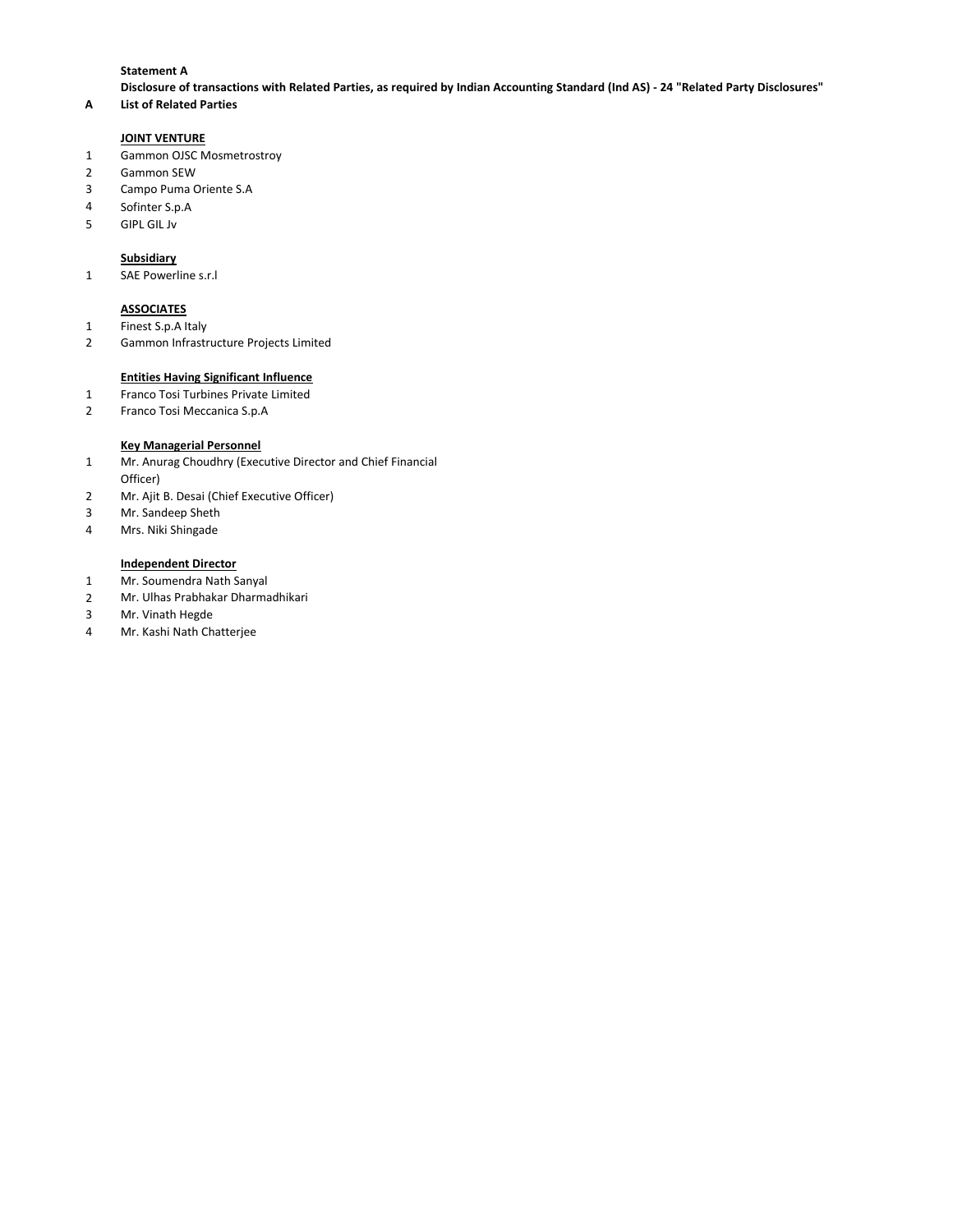| Nature of Transactions / relationship / major parties<br>в        | Subsidiary                                           | <b>Joint Ventures</b>              | Associates                                 | <b>Entities having</b><br>Significant<br>Influence      | <b>Key Managerial</b><br>Personnel and<br>their relative | <b>Total</b>                             |
|-------------------------------------------------------------------|------------------------------------------------------|------------------------------------|--------------------------------------------|---------------------------------------------------------|----------------------------------------------------------|------------------------------------------|
| <b>Rent Income</b>                                                | $\overline{\phantom{a}}$<br>$\overline{\phantom{a}}$ | $\blacksquare$<br>$\blacksquare$   | 0.01                                       | $\blacksquare$<br>$\blacksquare$                        | $\blacksquare$<br>$\blacksquare$                         | 0.01<br>$\sim$                           |
| AJR infra and Tolling Limited                                     | $\overline{a}$<br>$\overline{a}$                     | $\overline{\phantom{a}}$           | 0.49                                       | $\overline{\phantom{a}}$                                | ÷,<br>J.                                                 | 0.49<br>$\blacksquare$                   |
| Finance provided for Loans, expenses & on a/c payments            |                                                      |                                    | $\blacksquare$                             | $\blacksquare$                                          | $\blacksquare$                                           | $\blacksquare$                           |
| Gammon SEW                                                        |                                                      |                                    | $\overline{a}$                             |                                                         |                                                          |                                          |
| Amount liquidated towards the finance provided                    |                                                      | $\overline{\phantom{a}}$           | Ĭ.<br>$\overline{\phantom{a}}$             | $\overline{a}$<br>$\blacksquare$                        | $\blacksquare$                                           | $\blacksquare$                           |
| Gammon SEW                                                        | ä,                                                   |                                    | ä,                                         | ÷.                                                      |                                                          |                                          |
| Gammon Mosmetrostroy                                              |                                                      |                                    |                                            |                                                         |                                                          | $\blacksquare$                           |
| Finance received for expenses & on a/c payments                   | $\overline{a}$<br>$\overline{a}$                     | 0.56                               | $\blacksquare$<br>$\overline{\phantom{a}}$ | $\blacksquare$<br>$\overline{\phantom{a}}$              | $\blacksquare$<br>$\blacksquare$                         | 0.56<br>$\blacksquare$                   |
| Gammon SEW                                                        | ÷,<br>$\blacksquare$                                 | 0.56                               |                                            | $\sim$<br>÷,                                            | $\overline{a}$                                           | 0.56<br>$\blacksquare$                   |
| <b>Guarantees and Collaterals Outstanding</b>                     | ÷,<br>$\overline{a}$                                 | 126.76                             | ä,                                         | $\sim$<br>$\blacksquare$                                | $\blacksquare$                                           | 126.76                                   |
| Gammon OJSC Mosmetrostroy                                         | ä,                                                   | 126.76                             | ä,                                         | $\overline{a}$                                          | $\blacksquare$                                           | 126.76                                   |
| <b>Key Managerial Personnel</b><br><b>Managerial Remuneration</b> | ÷,<br>$\overline{a}$<br>$\blacksquare$               | $\sim$<br>$\overline{\phantom{a}}$ | $\overline{\phantom{a}}$<br>٠              | $\blacksquare$<br>$\blacksquare$                        | ÷,<br>0.95<br>$\blacksquare$                             | $\blacksquare$<br>0.95<br>$\blacksquare$ |
| Mr. Anurag Choudhry                                               |                                                      |                                    |                                            |                                                         | 0.26                                                     | 0.26                                     |
| Mr. Ajit B. Desai                                                 |                                                      |                                    |                                            |                                                         | 0.38                                                     | 0.38                                     |
| Mr. Sandeep Sheth                                                 |                                                      |                                    |                                            |                                                         | $\blacksquare$<br>0.20                                   | 0.20                                     |
| Nikki Shingade                                                    |                                                      |                                    |                                            |                                                         | 0.10                                                     | 0.10                                     |
| <b>Director Sitting fees and Commission</b>                       | ÷,                                                   | $\overline{\phantom{a}}$           | $\overline{a}$                             | $\overline{a}$                                          | $\sim$<br>0.02                                           | $\blacksquare$<br>0.05                   |
| Ulhas Dharmadhikari                                               | $\overline{a}$                                       |                                    | $\overline{\phantom{a}}$<br>ä,             | $\overline{\phantom{a}}$<br>÷.                          | 0.01                                                     | (0.03)<br>0.01                           |
| Vinath Hegde                                                      |                                                      |                                    |                                            |                                                         | $\blacksquare$<br>0.01                                   | 0.02                                     |
| Kashi Nath Chatterjee                                             |                                                      |                                    |                                            |                                                         | 0.01                                                     | (0.01)<br>0.02                           |
| Soumendra Nath Sanya                                              |                                                      |                                    |                                            |                                                         | 0.01<br>$\blacksquare$                                   | (0.01)                                   |
| Loans & Advances                                                  | 48.96<br>ä,                                          | 230.41                             | $\overline{\phantom{a}}$<br>$\blacksquare$ | 114.35<br>$\blacksquare$                                |                                                          | 394.24<br>(445.34)                       |
| Campo Puma Oriente S.A.                                           |                                                      | 230.41                             |                                            |                                                         |                                                          | 230.41                                   |
| SAE Powerline s.r.l                                               | 48.96                                                |                                    |                                            |                                                         |                                                          | 48.96                                    |
| <b>GBLLC</b>                                                      |                                                      |                                    |                                            |                                                         |                                                          |                                          |
| Franco Tosi Meccanica S.p.A                                       |                                                      |                                    |                                            | 114.35                                                  |                                                          | 114.35                                   |
| Provision made for doubtful debts                                 | 241.82                                               | 230.41                             | $\blacksquare$                             | 114.35                                                  | $\blacksquare$                                           | 587.10                                   |
| Franco Tosi Meccanica S.p.A                                       | $\overline{\phantom{a}}$<br>$\overline{\phantom{a}}$ | $\sim$                             | ÷,<br>٠                                    | 114.35                                                  |                                                          | 334.17<br>114.35                         |
| SAE Powerline s.r.l                                               | $\blacksquare$<br>241.82                             |                                    |                                            |                                                         |                                                          | 241.82                                   |
| Campo Puma Oriente S.A.                                           |                                                      | 230.41                             |                                            |                                                         |                                                          | 230.41                                   |
| <b>Interest Receivable</b>                                        | $\sim$                                               | 1.25                               | ÷,                                         | $\blacksquare$                                          | $\blacksquare$                                           | 1.25                                     |
| Fin Est S.p.A                                                     | $\overline{\phantom{a}}$<br>÷,                       | $\blacksquare$<br>1.25             | $\blacksquare$<br>÷,                       | $\overline{\phantom{a}}$<br>$\mathcal{L}_{\mathcal{A}}$ | $\blacksquare$<br>$\overline{\phantom{a}}$               | (1.25)<br>1.25                           |
| <b>Trade &amp; Other Receivable</b>                               | $\blacksquare$<br>192.86                             | 771.64                             | $\overline{\phantom{a}}$                   | $\overline{a}$<br>$\blacksquare$                        | $\blacksquare$                                           | 964.61                                   |
| SAE Powerline s.r.l                                               | $\blacksquare$<br>192.86                             | $\blacksquare$                     | $\blacksquare$                             | $\blacksquare$                                          | $\blacksquare$                                           | 192.86                                   |
| Gammon OJSC Mosmetrostroy                                         | Ĭ.                                                   | 771.64                             |                                            |                                                         |                                                          | (772.13)                                 |
| Trade & Others Payable                                            | $\overline{\phantom{a}}$<br>$\blacksquare$           | 8.65                               | $\blacksquare$<br>$\blacksquare$           | $\overline{\phantom{a}}$<br>$\overline{a}$              | $\blacksquare$<br>$\overline{a}$                         | 9.13                                     |
| <b>GBLLC</b>                                                      | ä,<br>÷                                              | $\blacksquare$<br>$\equiv$         | ä,                                         | $\sim$                                                  | ÷.                                                       | $\blacksquare$<br>$\blacksquare$         |
| Gammon OJSC Mosmetrostroy                                         |                                                      | $\sim$<br>6.90                     |                                            |                                                         |                                                          | 6.90                                     |
| Gammon SEW                                                        |                                                      | 1.75                               |                                            |                                                         |                                                          | 1.75                                     |
|                                                                   |                                                      | $\sim$                             | $\overline{\phantom{a}}$                   |                                                         |                                                          | $\blacksquare$                           |

*(Previous Period figures are in brackets)*